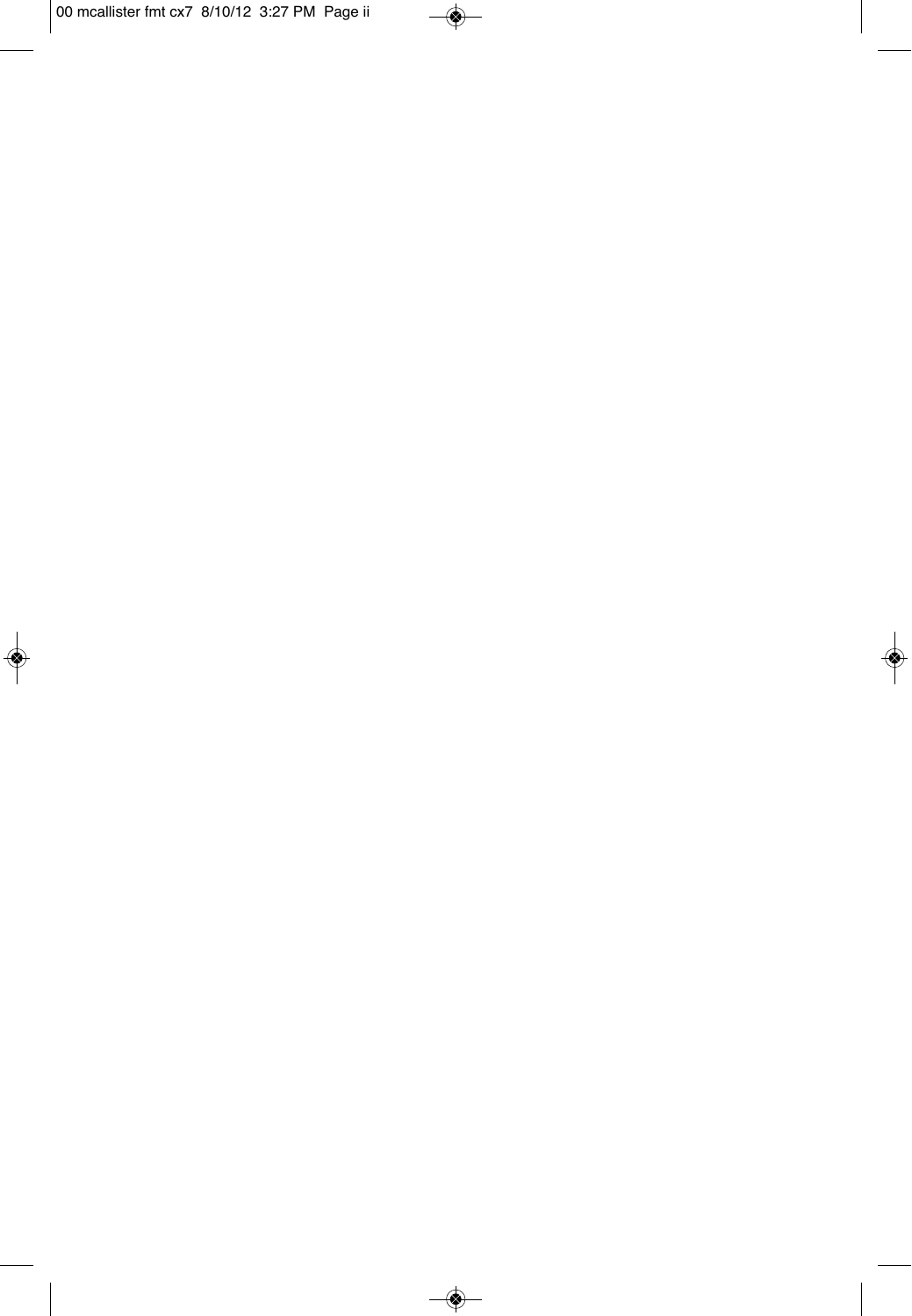## **National Days and the Politics of Indigenous and Local Identities in Australia and New Zealand**

**Patrick A. McAllister**

University of Canterbury Christchurch, New Zealand

Carolina Academic Press Durham, North Carolina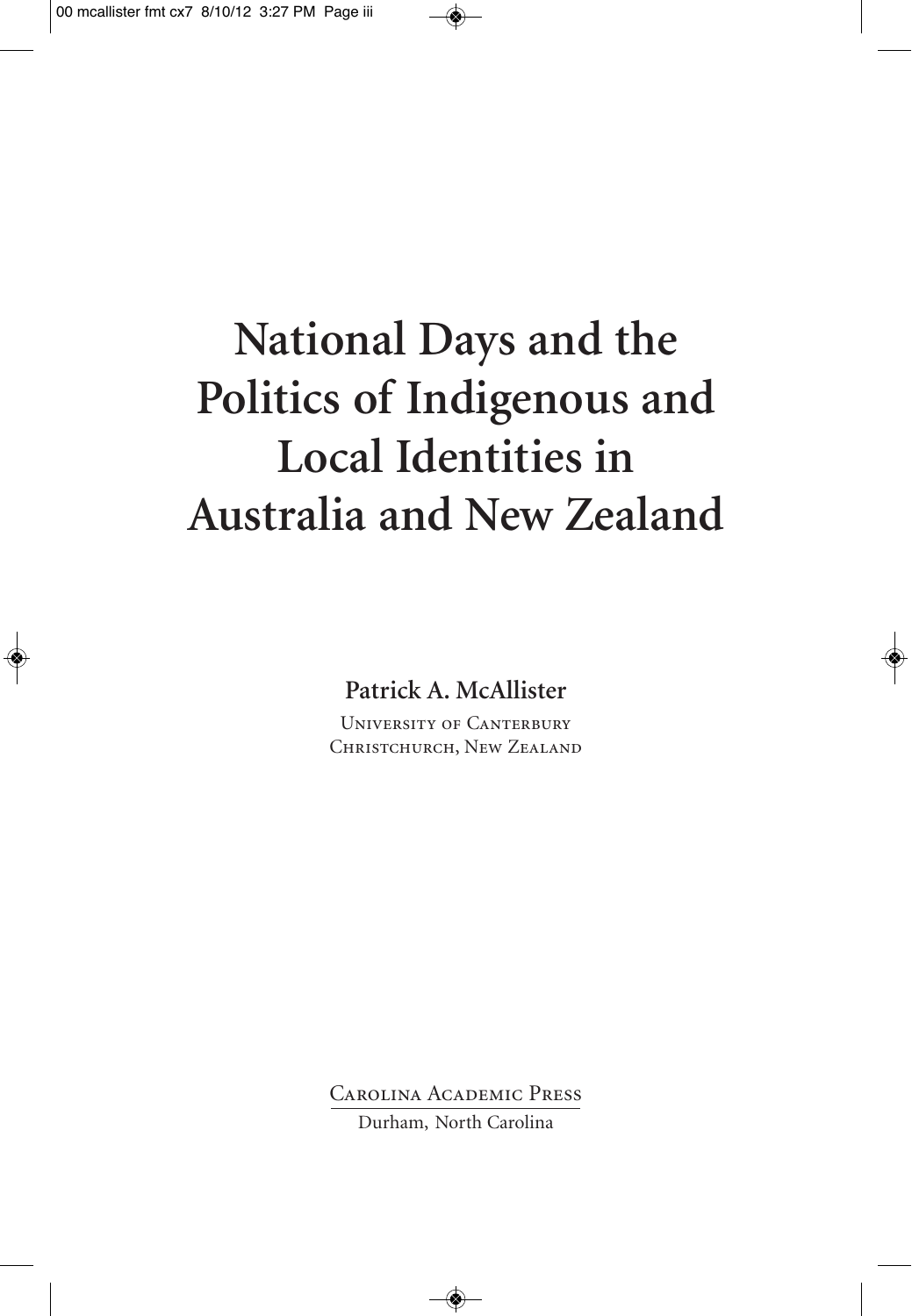Copyright © 2012 Patrick A. McAllister All Rights Reserved

Library of Congress Cataloging-in-Publication Data

McAllister, P. A.

National days and the politics of indigenous and local identities in Australia and New Zealand / Patrick A. McAllister.

p. cm.

Includes bibliographical references and index.

ISBN 978-1-59460-814-8 (alk. paper)

1. Waitangi Day--Public opinion. 2. Australia Day--Public opinion. 3. Aboriginal Australians--Ethnic identity. 4. Aboriginal Australians--Attitudes. 5. Maori (New Zealand people)--Ethnic identity. 6. Maori (New Zealand people)--Attitudes. 7. Public opinion--Australia. 8. Public opinion--New Zealand. I. Title. DU420.M13 2012 305.89'915--dc23

#### 2011047162

#### Carolina Academic Press 700 Kent Street Durham, North Carolina 27701 Telephone (919) 489-7486 Fax (919) 493-5668 www.cap-press.com

Printed in the United States of America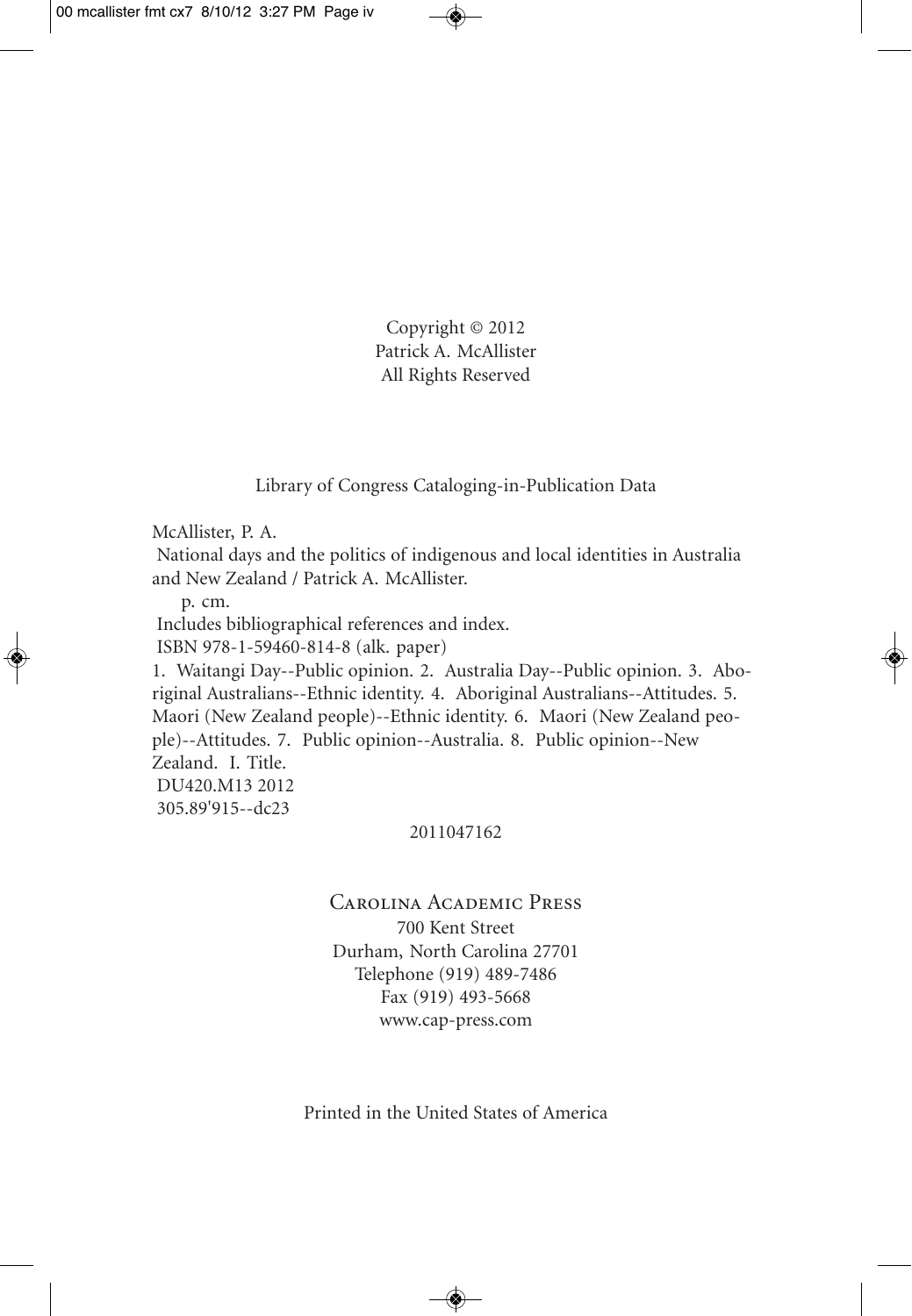*For Carolyn*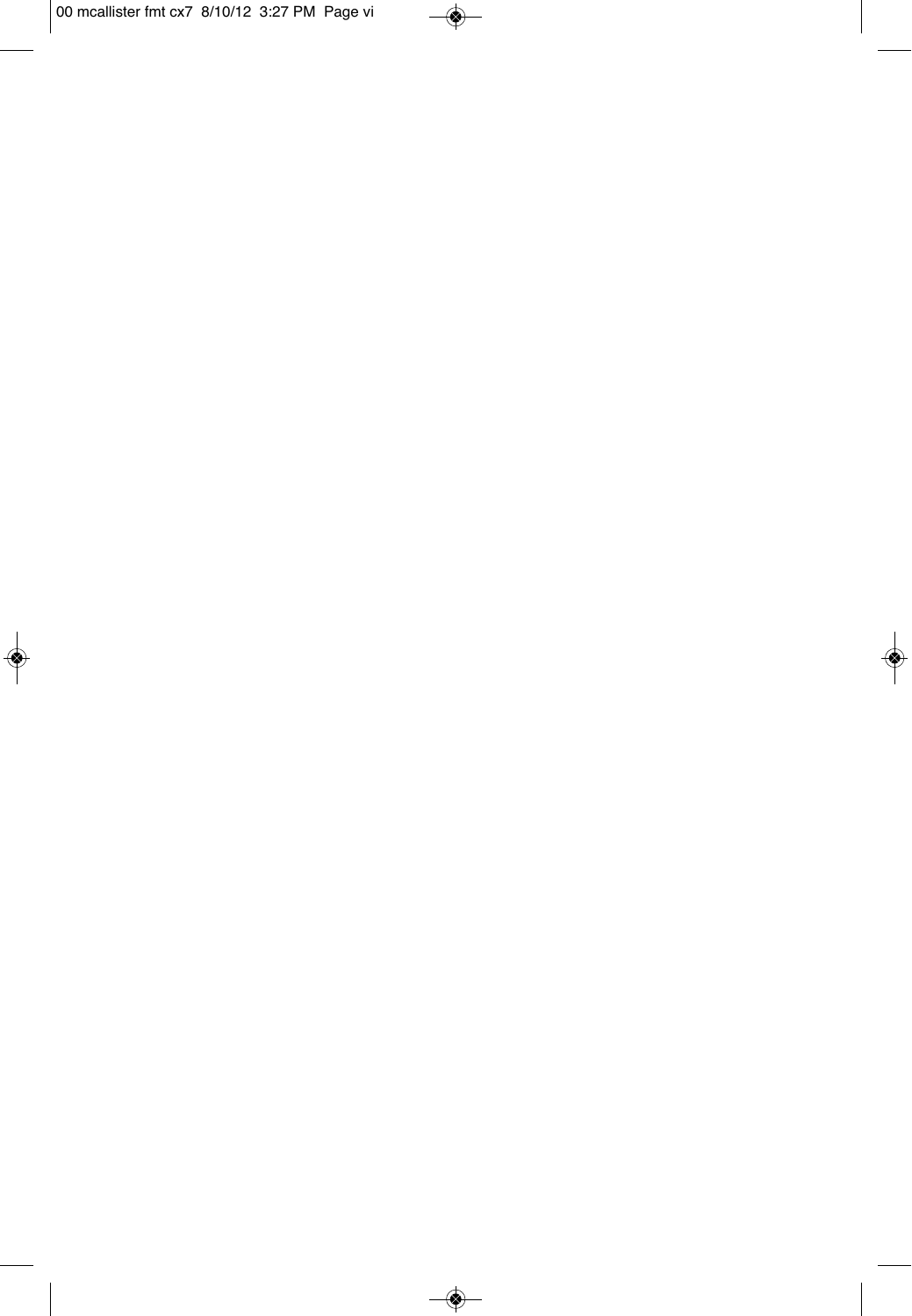## **Contents**

| Maps and Figures                                           |                |
|------------------------------------------------------------|----------------|
| Preface and Acknowledgments                                |                |
| Abbreviations                                              |                |
| 1 • Introduction                                           | 3              |
| National Days, Indigenous Responses and Local Alternatives | $\mathfrak{Z}$ |
| Commemorating the Nation in New Zealand and Australia      | 7              |
| Public Ritual and the Anthropology of Performance          | 14             |
| 2 • New Zealand's National Day and the Treaty of Waitangi  | 21             |
| Maori and the Crown                                        | 21             |
| Commemorating the Treaty                                   | 22             |
| Biculturalism and the Treaty                               | 29             |
| The 'Fiscal Envelope' and Subsequent Developments          | 32             |
| Performing National Identity on Waitangi Day               | 36             |
| 3 • Waitangi Day as Dramatic Cultural Performance          | 41             |
| A Story We Tell Ourselves                                  | 41             |
| The Landscape of Nationhood                                | 43             |
| Performing the Treaty                                      | 48             |
| Commemoration and Commitment                               | 55             |
| 4 · Waitangi Day, Okains Bay                               | 59             |
| From the National to the Local                             | 59             |
| Spatial Practices at Okains Bay                            | 62             |
| The Okains Bay Maori and Colonial Museum                   | 64             |
| Maori Settlement and Dispossession                         | 66             |
| Negotiating and Performing a Bicultural Agenda             | 69             |
| Place-Making as Practice and Process                       | 78             |
| Some Tensions and Ambiguities: The Waka                    | 82             |
| Resistance Tactic or Co-Option?                            | 85             |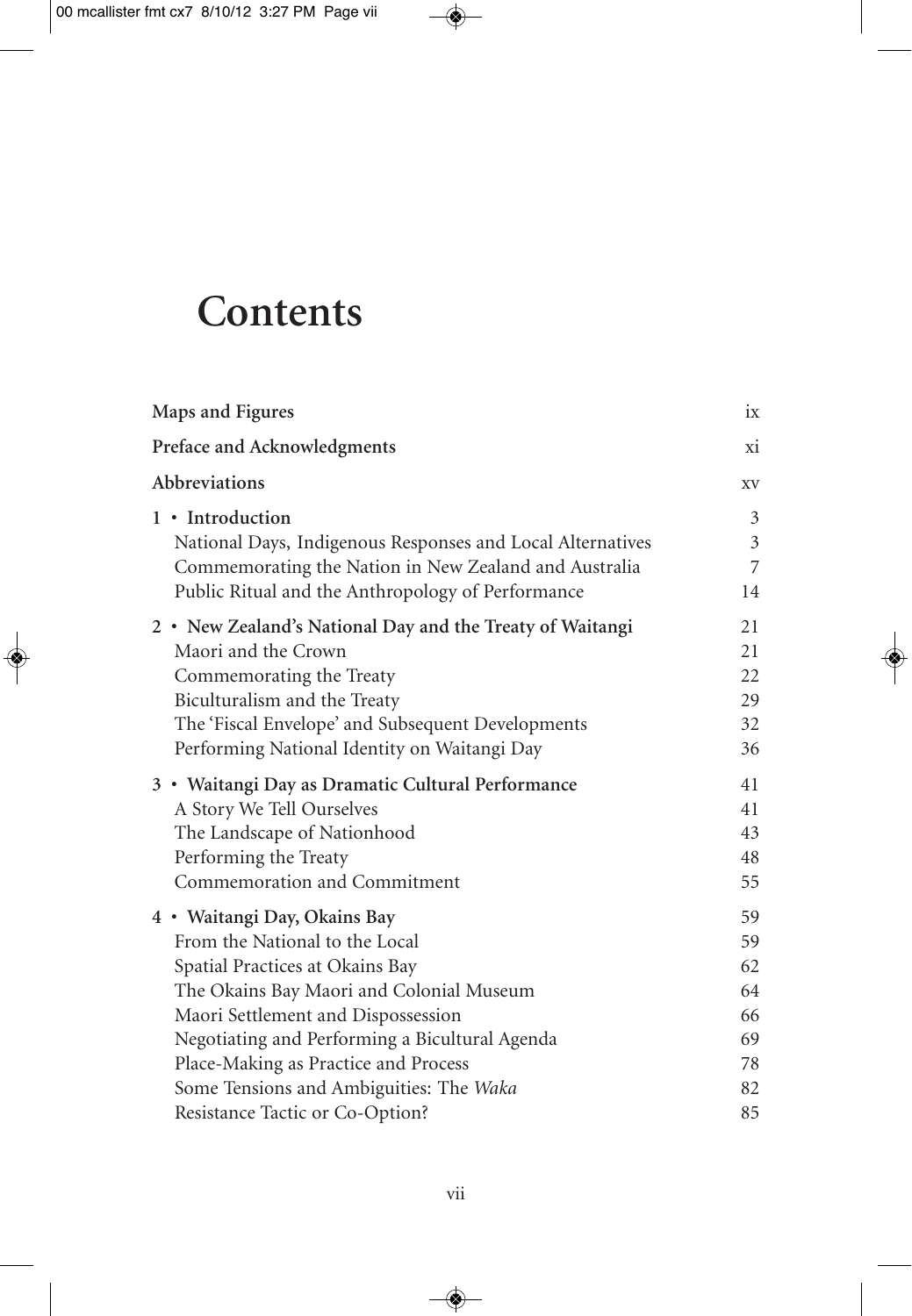### viii CONTENTS

|            | 5 · Australia Day                                            | 89  |
|------------|--------------------------------------------------------------|-----|
|            | <b>Historical Milestones</b>                                 | 89  |
|            | Australia Day in the New Millennium                          | 94  |
|            | The Construction of Australian Identity Post-1995            | 96  |
|            | Reconciliation in the Howard Era                             | 101 |
|            | The Sydney Olympics and the Centenary of Federation          | 105 |
|            | Be Alert, Not Alarmed                                        | 108 |
|            | "We Eat Meat, We Drink Beer, and We Speak F#cking English"   | 113 |
|            | 6 • Resistance, Rejection and Accommodation: Indigenous      |     |
|            | Responses to Australia Day                                   | 117 |
|            | The Indigenous Challenge                                     | 117 |
|            | The Aboriginal Tent Embassy                                  | 118 |
|            | The Survival Concerts                                        | 120 |
|            | To Participate or Not?                                       | 126 |
|            | Wogganmagule                                                 | 131 |
|            | 7 • Redefining the Nation: Lismore, Northern New South Wales | 141 |
|            | Contextualizing Ritual Change                                | 141 |
|            | Reinventing Australia Day in Lismore                         | 145 |
|            | Accounting for the Ritual Change: The Local Context          | 151 |
|            | The Wider National and State Contexts                        | 153 |
|            | Public Ritual, Structure and Agency                          | 157 |
|            | Australia Day as Cultural Performance                        | 160 |
|            | 8 • Reconciliation Flourishes then Dies                      | 167 |
|            | Expanding Reconciliation and Multicultural Themes            | 167 |
|            | The Wider Local Context                                      | 174 |
|            | The Choir Turns Its Back                                     | 177 |
|            | Rabbit Proof Fence: Back to Square One?                      | 182 |
|            | 9 · Conclusion                                               | 189 |
|            | <b>Notes</b>                                                 | 195 |
| References |                                                              | 215 |
|            | Index                                                        | 225 |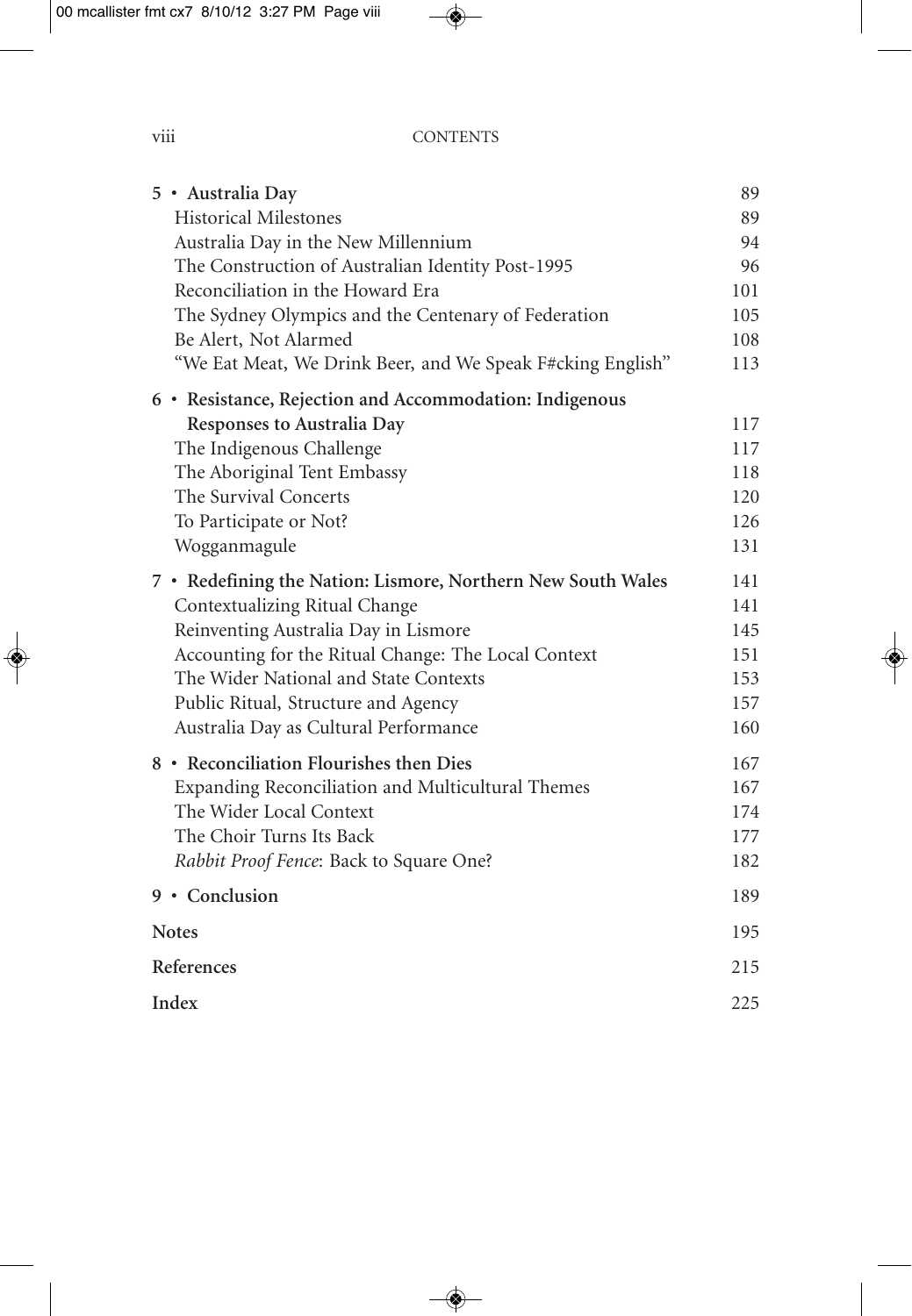## **Maps and Figures**

| Map 1. Waitangi |                                                                              | 42  |
|-----------------|------------------------------------------------------------------------------|-----|
|                 | Map 2. Okains Bay/Banks Peninsula                                            | 60  |
|                 | Map 3. Lismore, Northern NSW                                                 | 142 |
|                 | Figure 2-1. Te Whare Runanga at Waitangi                                     | 25  |
|                 | Figure 2-2. The Treaty House at Waitangi                                     | 25  |
|                 | Figure 2-3. Flagstaff, Waitangi                                              | 26  |
|                 | Figure 2-4. Entrance to Te Tii marae                                         | 27  |
| Figure $3-1$ .  | Speaker on the <i>marae atea</i> , Te Tii <i>marae</i>                       | 49  |
|                 | Figure 3-2. Hikoi over the bridge, Waitangi                                  | 50  |
|                 | Figure 3-3. Protestors at Waitangi hikoi                                     | 50  |
|                 | Figure 3-4. <i>Haka</i> by <i>waka</i> paddlers at the Te Tii beach          | 51  |
|                 | Figure 4-1. The Okains Bay Maori and Colonial Museum                         | 65  |
|                 | Figure 4-2. Murray Thacker (right) in the blacksmith's shop<br>at the Museum | 65  |
|                 | Figure 4-3. Kawatea <i>marae</i> , Okains Bay                                | 72  |
|                 | Figure 4-4. Tangata whenua on the pae pae, Kawatea marae                     | 72  |
|                 | Figure 4-5. Spokesman for visitors, Kawatea <i>marae</i>                     | 73  |
|                 | Figure 4-6. Haka by Koukourarata cultural group, Kawatea marae               | 73  |
|                 | Figure 4-7. Putting down the hangi                                           | 79  |
|                 | Figure 4-8. Putting down the hangi                                           | 79  |
|                 | Figure 4-9. Laying of hands on the greenstone taonga                         | 81  |
|                 | Figure 4-10. Waka shed at Okains Bay                                         | 83  |
|                 | Figure 6-1. Dancers at Wogganmagule                                          | 133 |
|                 | Figure 6-2. Dancers at Wogganmagule                                          | 134 |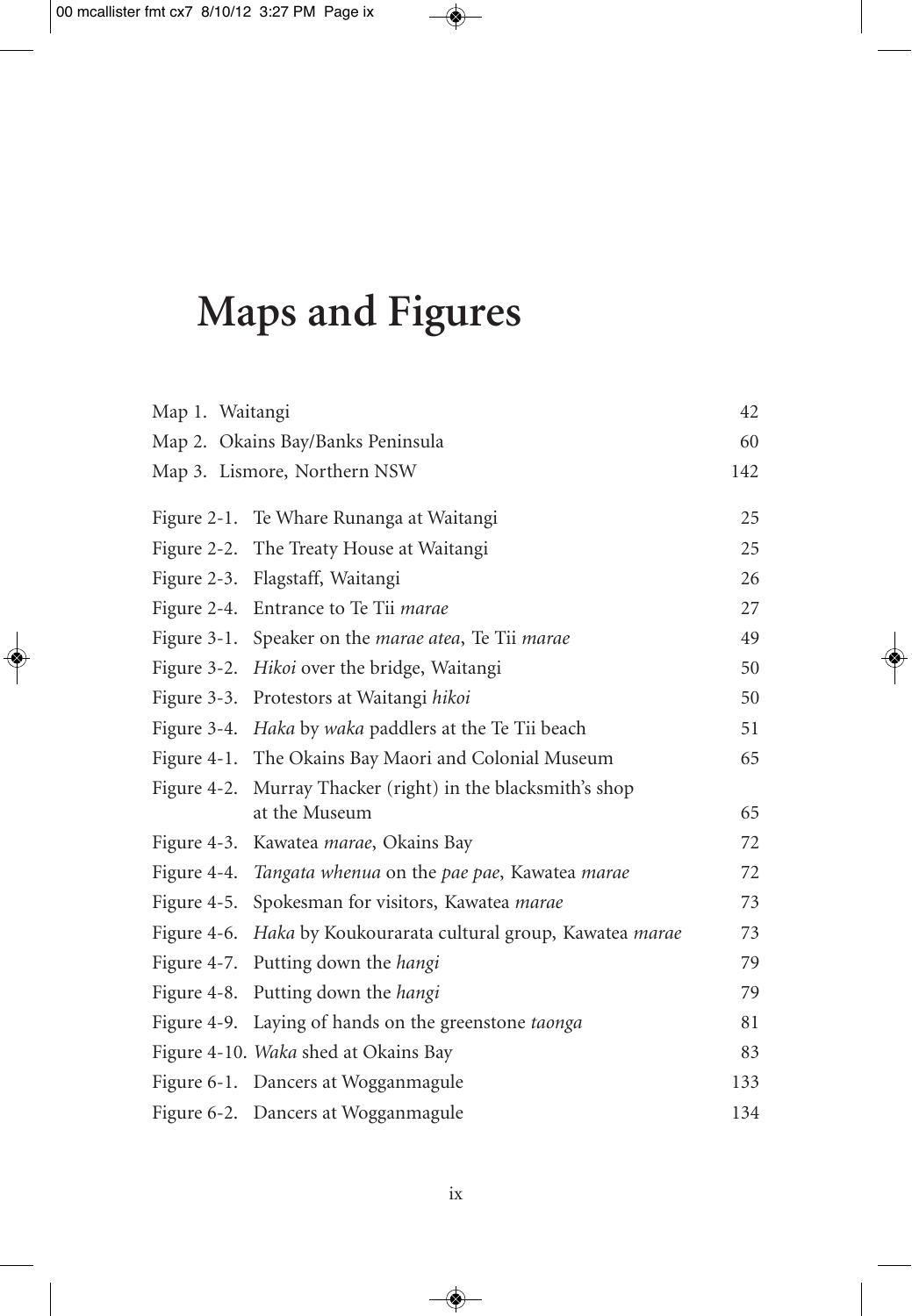| Figure 6-3. Didgeridoo player, Wogganmagule                     | 135 |
|-----------------------------------------------------------------|-----|
| Figure 6-4. Dance group, Wogganmagule                           | 135 |
| Figure 7-1. Audience at Australia Day ceremony, Lismore         | 146 |
| Figure 7-2. Sausage sizzle, Australia Day, Lismore              | 146 |
| Figure 7-3. Raising the Aboriginal flag, Australia Day, Lismore | 147 |
| Figure 8-1. 'Australia' beleaguered by 'asylum seekers'         | 179 |
| Figure 8-2. 'Cluster bombs or food bombs?'                      | 180 |
| Figure 8-3. Messages for local and world leaders                | 180 |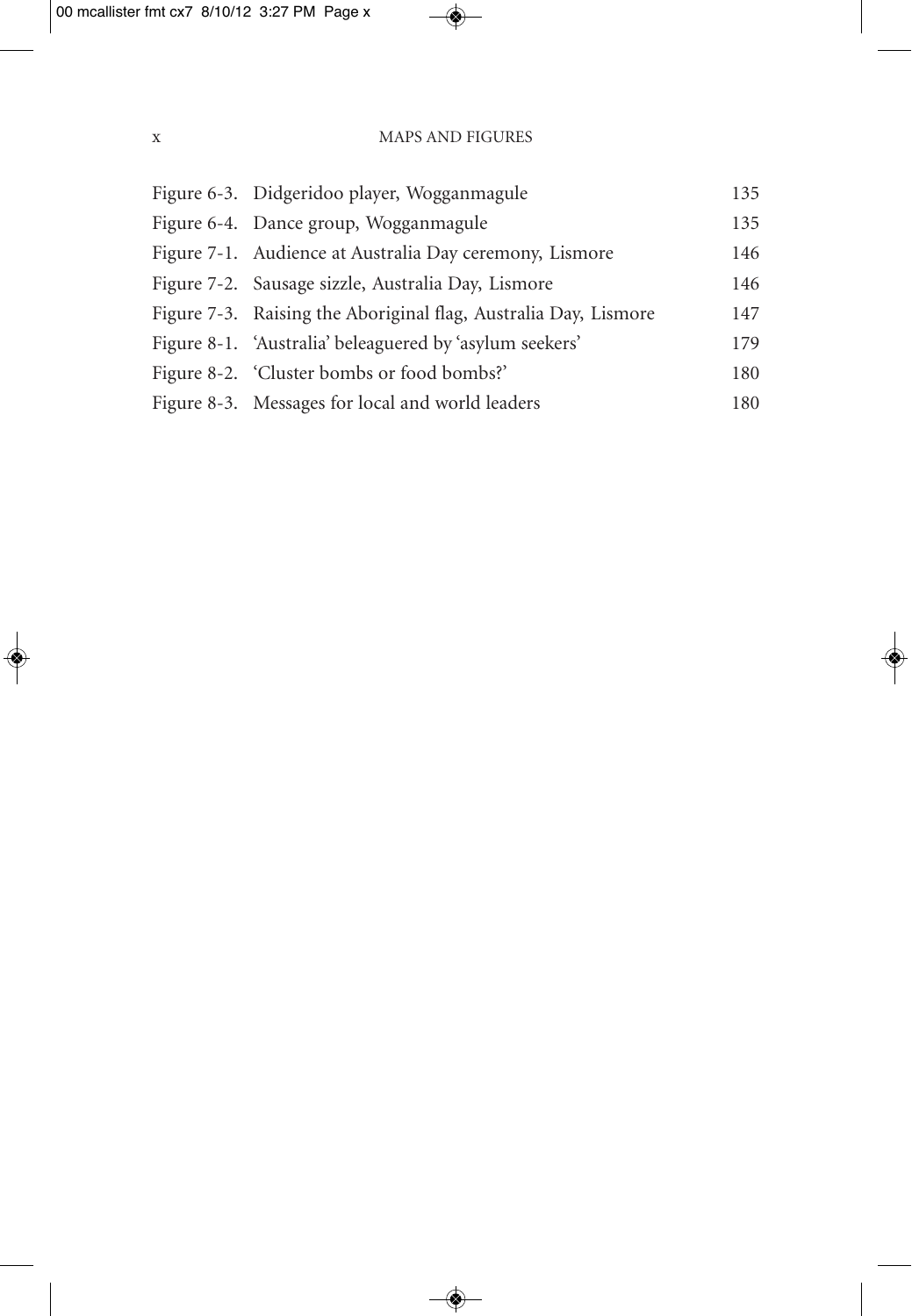## **Preface and Acknowledgments**

On my first Waitangi Day in New Zealand in 1999, two months after my arrival as an immigrant from South Africa, Television One News broadcast scenes of Waitangi Day celebrations at Okains Bay on Banks Peninsula, not far from Christchurch. Local Maori and Pakeha (New Zealanders of settler ancestry) were shown paddling a *waka* (a Maori canoe) and a naval cutter together up the Opara river. On the same day, at Waitangi in the Bay of Islands, where the Treaty of Waitangi was signed in 1840, Maori expressed dissatisfaction with their Treaty partners, and there were obvious tensions and disharmony between the two groups. The following day the local Christchurch newspaper, *The Press*, carried photographs and reports of both events. The Okains Bay celebration was portrayed as one marked by harmony and mutual respect between Pakeha and Maori, while tensions and conflict seemed to be the order of the day at the national celebration, the one at Waitangi itself. As an anthropologist settling in a new country, my curiosity was aroused. What was going on here? Why was there such a marked difference between Waitangi Day at Waitangi, and Waitangi Day as celebrated at Okains Bay, a local variant? More generally, what was New Zealand's national day all about?

I was soon able to start seeking answers to this puzzle, thanks to the University of Canterbury, which not only employed me to develop the University's inaugural Anthropology programme, but also provided research funds and, later, periods of sabbatical leave, for which I would like to express my sincere gratitude. The research project that I developed stretched beyond New Zealand to Australia, largely because I felt that a comparison (one of the hallmarks of social and cultural anthropology) might provide insights into the nature of their respective national days, and into indigenous and local responses to national day events, that a study of only one country might not do. It is well known that New Zealand and Australia are closely related socially and historically, with in some ways similar (largely Anglo-Celtic) settler cultures but rather different trajectories especially in terms of settler-indigenous relations,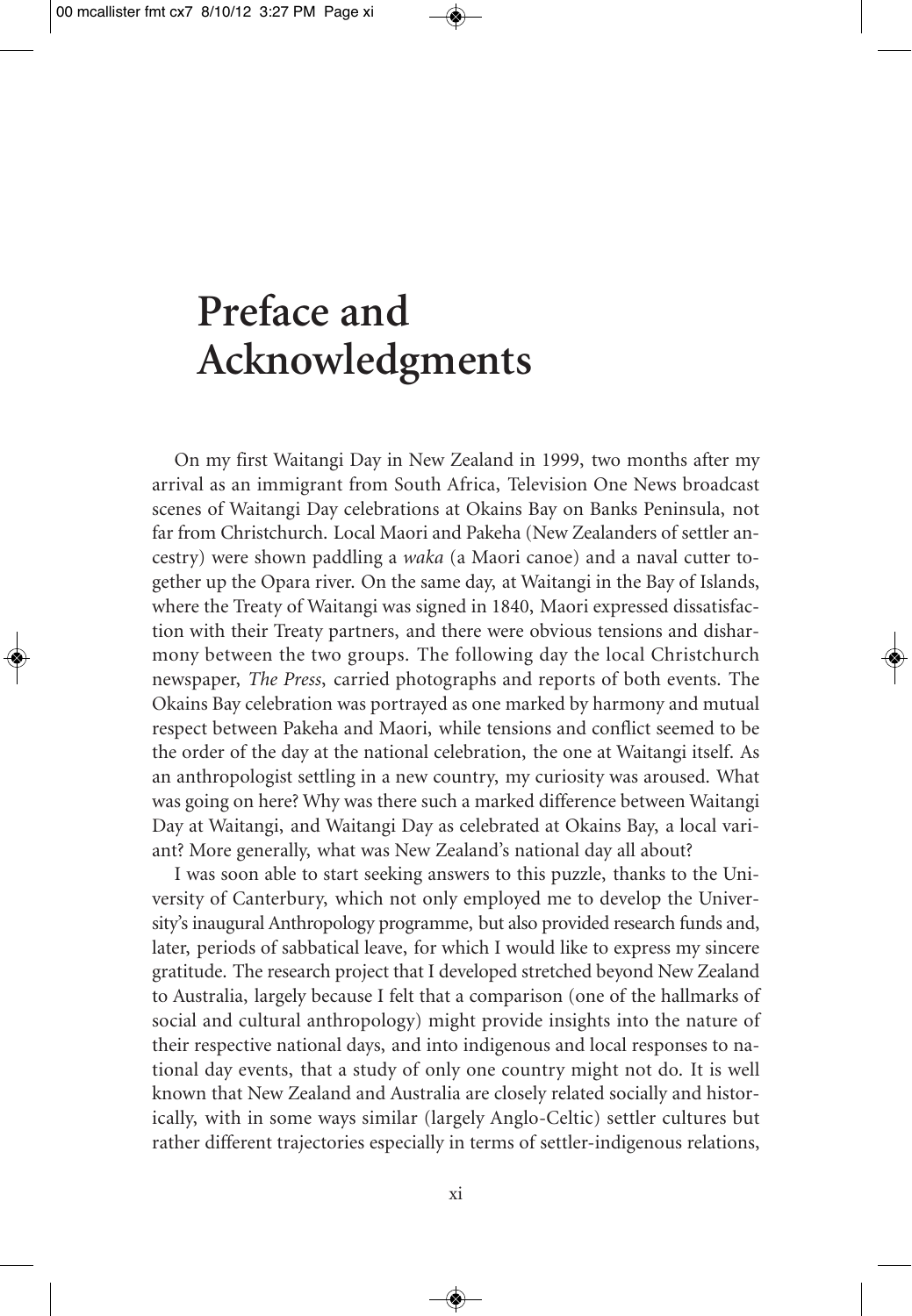as well as in other respects. Comparisons of the two countries political and social histories are commonly made. 1

The research thus took place in four sites, two in Australia and two in New Zealand: In New Zealand, my study of Waitangi Day took place from 2001 to 2006, largely at Okains Bay, and intermittently also in Port Levy (Koukouraratata), the ancestral home of most of the Maori people involved in Waitangi Day at Okains. I attended meetings of the Board of Trustees of the Okains Bay Maori and Colonial Museum, where the event is held anually, interviewed residents of and people associated with Okains Bay and Port Levy, attended events at both sites, recorded (and at times assisted with) Waitangi Day commemorations at Okains, co-produced a video on Waitangi Day at Okains for use by both the Museum Board and the Koukourarata *runanga* (council), and perused documentary material relating to the history and development of the Museum and the Waitangi Day event there. I also interviewed Maori associated with Te Runanga O Ngai Tahu (TRONT), the governing body that oversees and administers the activities of the Ngai Tahu *iwi* (tribe) and was provided with documentary material by the TRONT publicity office.

To contextualize the Okains Bay data I needed to obtain an understanding of Waitangi Day as a national event. To this end I travelled to the far north, to Waitangi, near Paihia in the Bay of Islands, where I spent a week that culminated in Waitangi Day in February 2004, and I repeated this again in 2005. I cannot claim that it was in-depth research, since I was seeking mainly to obtain an overall picture against which to make comparisons with Waitangi Day at Okains Bay, but I did participate in activities there and interviewed some of the people who were in attendance, and had numerous friendly conversations with others. By supplementing my observations of events at Waitangi with material gleaned from the literature on Waitangi Day, on the Treaty of Waitangi, and from the print and visual media, I established what I thought was an adequate understanding against which to examine the nature of Waitangi Day events at Okains Bay. Waitangi Day as celebrated in the Bay of Islands is fully reported in the press every year, and has been scrutinised in some important academic work (Orange 1987; Orange 2004; Abel 1997).

I attended and participated in Waitangi Day at Okains Bay on four occasions (2001–3 and 2006) and was able to observe the planning that went into the Day in 2004–5. I would like to acknowledge the help that I received from those involved in organising the event, primarily Murray Thacker, Director of the Okains Bay Maori and Colonial Museum, members of the Museum Trust Board, members of the Koukourarata *runanga*, especially Peter Ramsden, and also others associated with Okains Bay and with Koukourarata, too numerous to mention by name. Earlier versions of chapter 4, dealing with Okains, were read and commented on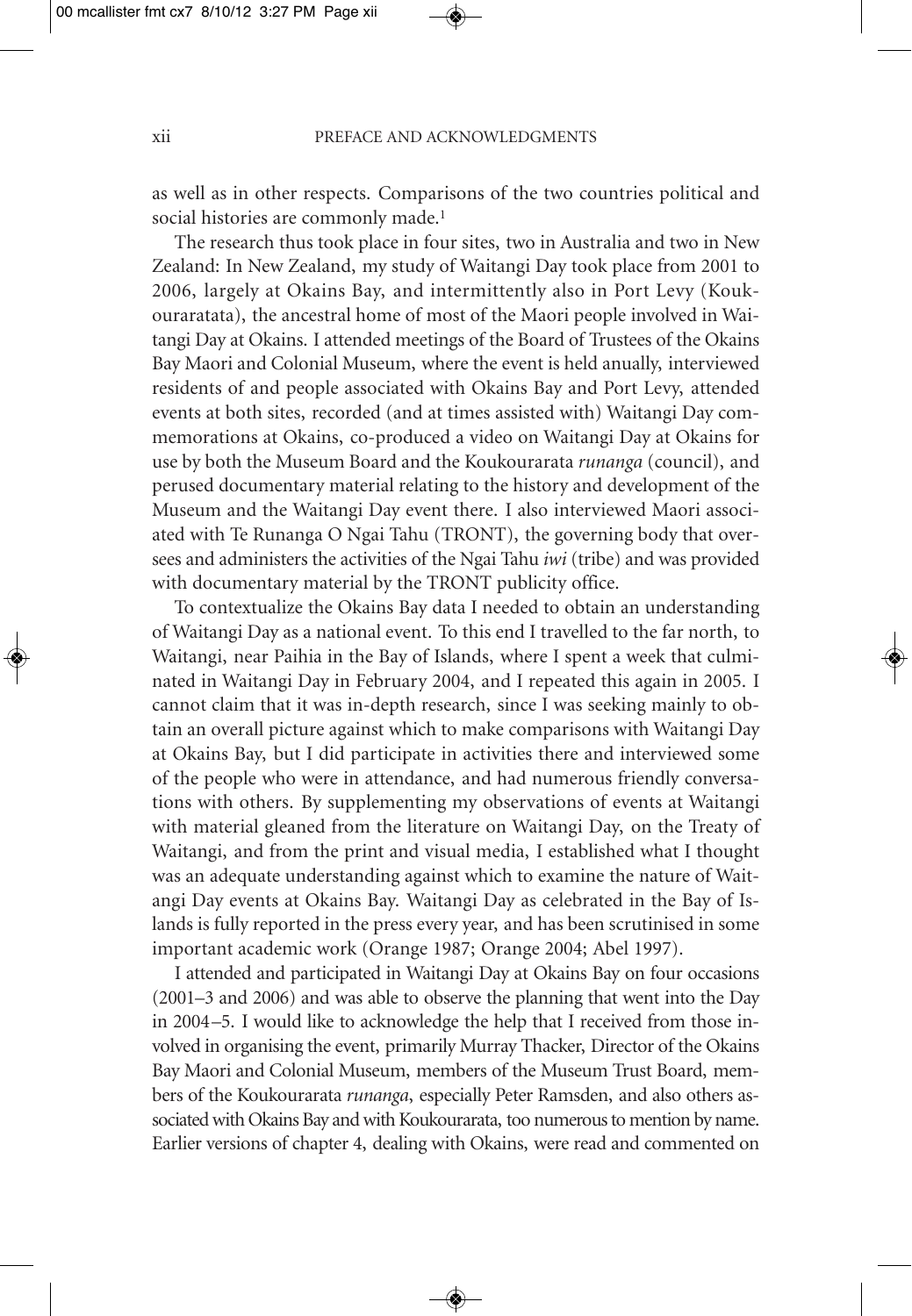by Murray Thacker, Peter Ramsden, Tammy Kohn and Adam Kaul. Dame Joan Metge read and commented extensively on an earlier version of chapter 3, and I owe her sincere thanks for helpful suggestions. I am also grateful to two post-graduate students, Alex Broom, who assisted me briefly in 2001, and Nathaniel Ward, who worked as a research assistant in Okains during the 2002–3 summer vacation, and produced a valuable report containing insights that I have drawn on.

In Australia the fieldwork followed a similar format. In order to obtain a general overview of the nature of Australia Day in a major centre I spent some days in and around Sydney on Australia Day in January 2003 and January 2006. This was supplemented with published accounts of Australia Day such as those associated with the bicentenary, and with documentary material from press reports, internet sources, and the like. Interviews were conducted with staff of the Australia Day Council of New South Wales (ADCNSW) and I was given access to their publicity material and press cuttings. I would like to thank Danielle Smalley and Kylie Milwood of the ADCNSW for their assistance and for making available unpublished material relating to Australia Day celebrations in the State.

The data on two Indigenous responses to Australia Day at the national level (the Survival concerts and Wogganmagule) was obtained from two main sources: During the summer of 2005–6 I was granted a Summer Studentship by the Social Science Research Centre at the University of Canterbury and engaged a post-graduate student, Angel Bright, to research the Survival or Yabun concerts, as they later became known, both through documentary sources and by attending the concert in Sydney in January 2006. Later, Angel decided to do research for a Master of Arts degree on an Indigenous song and dance Australia Day performance that was initiated in 2003, called Wogganmagule. I have drawn on an article that she published on this event (Bright 2011) as well as on my own observations of Wogganmagule in 2006, and on relevant documentary material. The material on the Aboriginal Tent Embassy in chapter 6 is drawn from published and internet sources.

My research on Australia Day at the local level, which included Indigenous responses to the day, was conducted in Lismore in the Northern Rivers region of New South Wales. I spent approximately four months in Lismore between November 2000 and February 2003 and was present for three successive Australia Days (2001–2003). During this time I attended meetings of Lismore City Council's (LCC) Australia Day Community Committee (ADCC). As in the Okains Bay case I was aware that it is important to document the preparation for performance, as well as the rehearsals, the planning, and the negotiation and modification of intent that precedes the performance proper as well as the reactions to and consequences of performance, the aftermath (Schechner 1986, Fabian 1990).